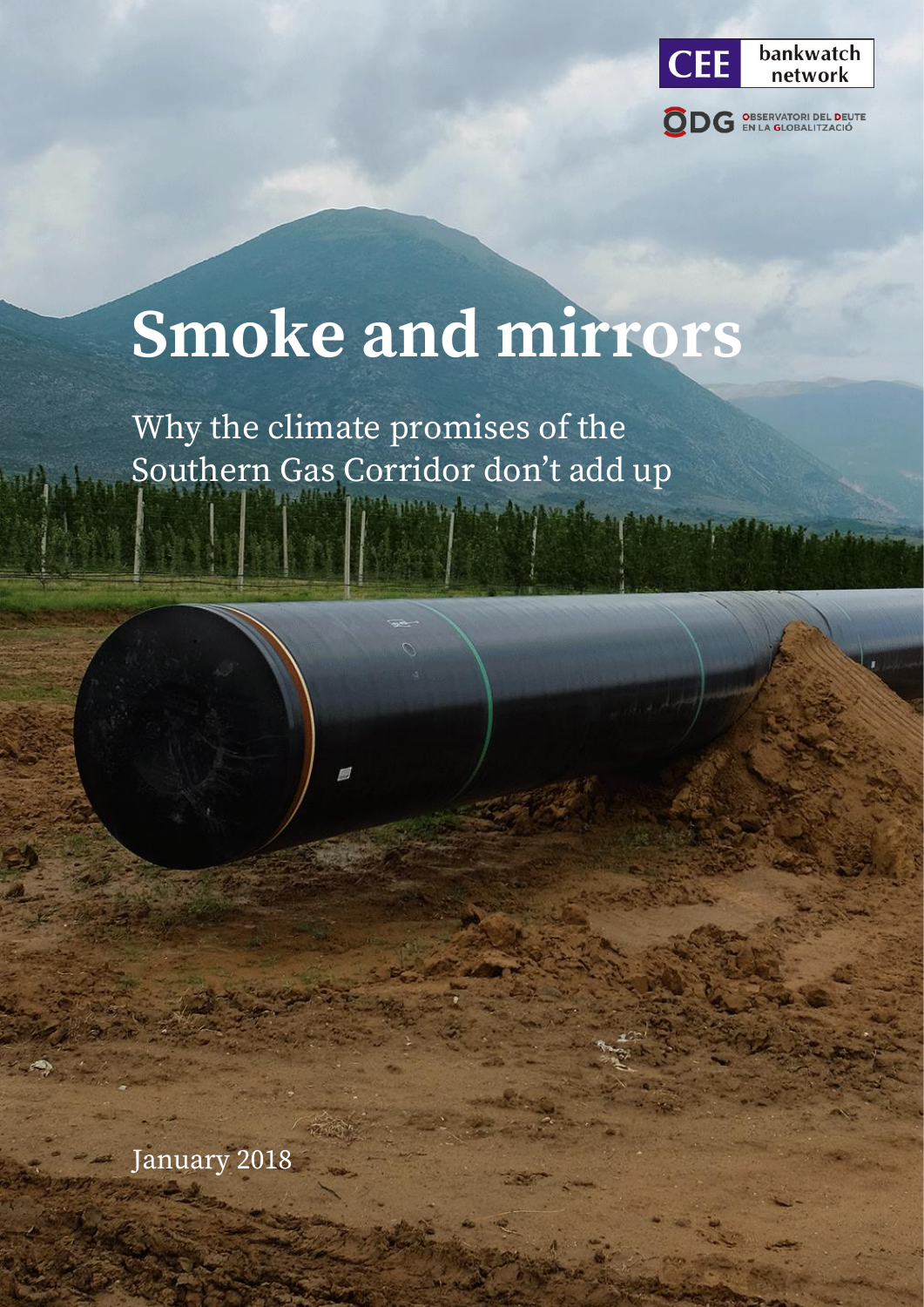#### **Authors:**

Nualart-Corpas, J. (\*,1) Rosas-Casals, M. (2) Perez-Lopez, A. (1)

(\*) Correspondance: [josep.nualart@odg.cat](mailto:josep.nualart@odg.cat)

(1) Observatori del Deute en la Globalització (ODG), c/ Girona 25. 08028, Barcelona.

(2) University Research Institute for Sustainability Science and Technology, Polytechnic University of Catalonia, c/ Jordi Girona 31, 08034, Barcelona.



CEE Bankwatch Network gratefully acknowledges EU funding support.

The content of this publication is the sole responsibility of CEE Bankwatch Network and ODG and can under no circumstances be regarded as reflecting the position of the European Union.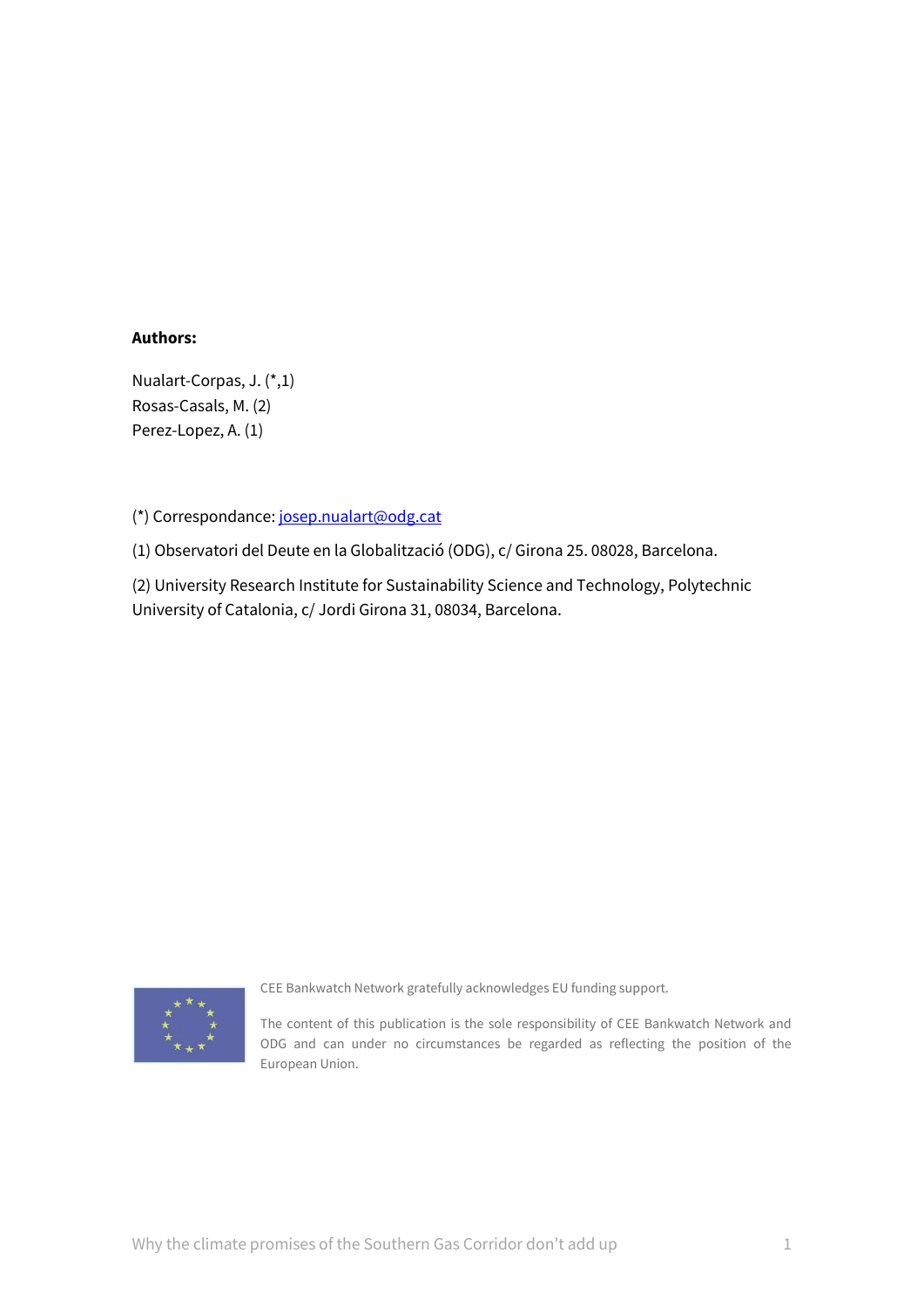# **EXECUTIVE SUMMARY**

The Southern Gas Corridor (SGC) is an inter-connected system of gas pipelines stretching nearly 3,500 kilometers in length that will bring between 10 and 31 billion cubic meters (bcm) of fossil gas from Azerbaijan to Italy. It is portrayed as both reducing Europe's dependency on Russian gas and as a solution for the lack of resilience of the gas system in southeastern Europe. However, it has a high cost, around USD 45 billion, and has the support of public finance institutions, such as the European Investment Bank and the European Bank of Reconstruction and Development. But to date, no climate impact assessment of the full Southern Gas Corridor has been made public by any EU institution involved in its promotion and financing, including the European Commission and European Investment Bank<sup>1</sup>.

In this context, the aim of this study is to quantify the fugitive emissions produced along the fossil gas supply chain of the Southern Gas Corridor, focusing on extraction and transmission operations. Moreover, it has also taken account of carbon dioxide  $(CO<sub>2</sub>)$  emissions generated from combustion, assuming that SGC's fossil gas is used as input energy in Combined Cycle Gas Turbine power plants.

The results obtained in this study show that fugitive emission values in over half of the scenarios are either around the 3 percent threshold defined by the International Energy Agency (IEA) – beyond which fossil gas stops delivering a climate benefit as compared to coal – or well above this threshold <sup>2</sup>. The analysis shows a high risk that the gas from the Southern Gas Corridor would be as climate-damaging as coal. It also shows that the Southern Gas Corridor already in its first stage will cause annual carbon dioxide emissions of at least 55 000 ktCO<sub>2</sub>eq which is comparable to the annual emissions of Bulgaria.

Institutions such as the European Commission and the European Network of Transmission System Operators of Gas (ENTSO-G) are promoting fossil gas as a transition fuel because it is the fossil fuel with the lowest emissions intensity. However, it is mainly composed of methane (CH4), whose so called "Global Warming Potential" (GWP) (which shows how much heat a gas traps in the atmosphere) is 86 times higher over a 20 year time span compared to carbon dioxide. This value can even increase up to 105 if methane's indirect radiative effects are taken into consideration. The methane GWP value currently considered by the European Investment Bank is 25, for a 100 year time span. Applying this methane GWP value for

<sup>1</sup> The EBRD has on Bankwatch's request disclosed climate impacts assessment for Southern Gas Corridor commissioned with Carbon Limits

<sup>2</sup> International Energy Agency, World Energy Outlook 2017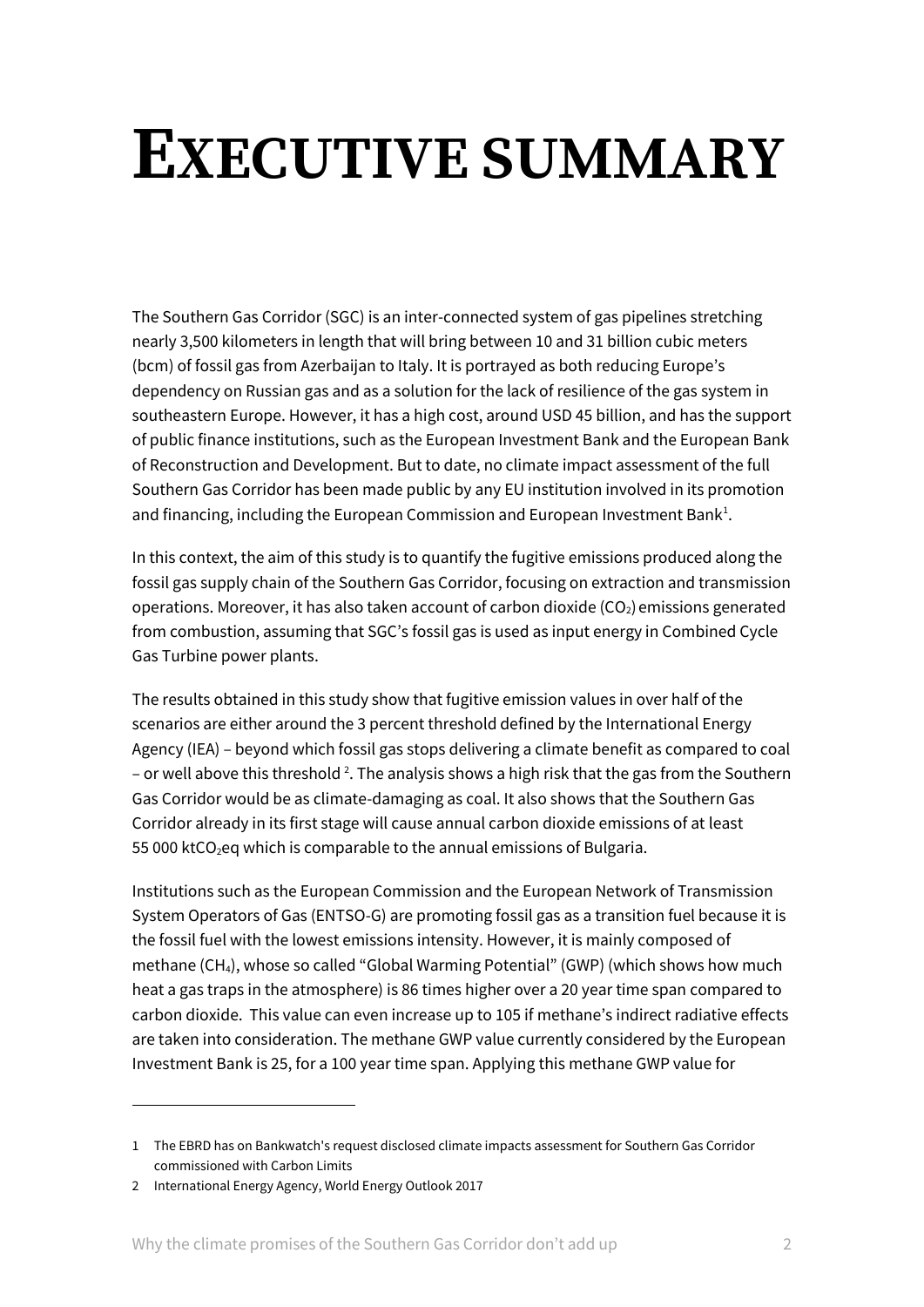climate impacts analysis is incorrect, as it is derived from outdated Intergovernmental Panel on Climate Change reports and does not correspond with methane's atmospheric residence time of 12 years.

It is assumed that the SGC's natural gas is used as input energy in Combined Cycle Gas Turbine power plants. The results obtained in this study show that fugitive emission values for almost half of the scenarios generated are close to the 3 percent thresholds defined by the International Energy Agency (IEA) in the World Energy Outlook 2017, beyond which natural gas stops delivering a climate benefit as compared to coal.

There is a lack of scientific consensus regarding fugitive emissions for all fossil gas supply chain operations, primarily for extraction operations. In the case of studies and reports that determine the emissions factor in transmission operations, the scaling-up of fugitive emissions corresponding to the transmission components are much lower than those estimated by a generic approach. Moreover, the number of studies which evaluate the fugitive emissions associated with European gas import pipelines is limited.

As a conclusion, "coal thresholds" must be considered as an inadmissible limit for fugitive emissions produced along the gas supply chain. From a climate perspective, the huge amount of public financial resources and political support for a limited climate benefit cannot be justified. Therefore, the precautionary principle should be applied to the SGC project because of the evident risk that it will significantly contribute to increasing greenhouse gas emissions. Given that gas is mainly used for generating electricity, low carbon alternatives (i.e., energy efficiency and renewable energy) must be considered instead.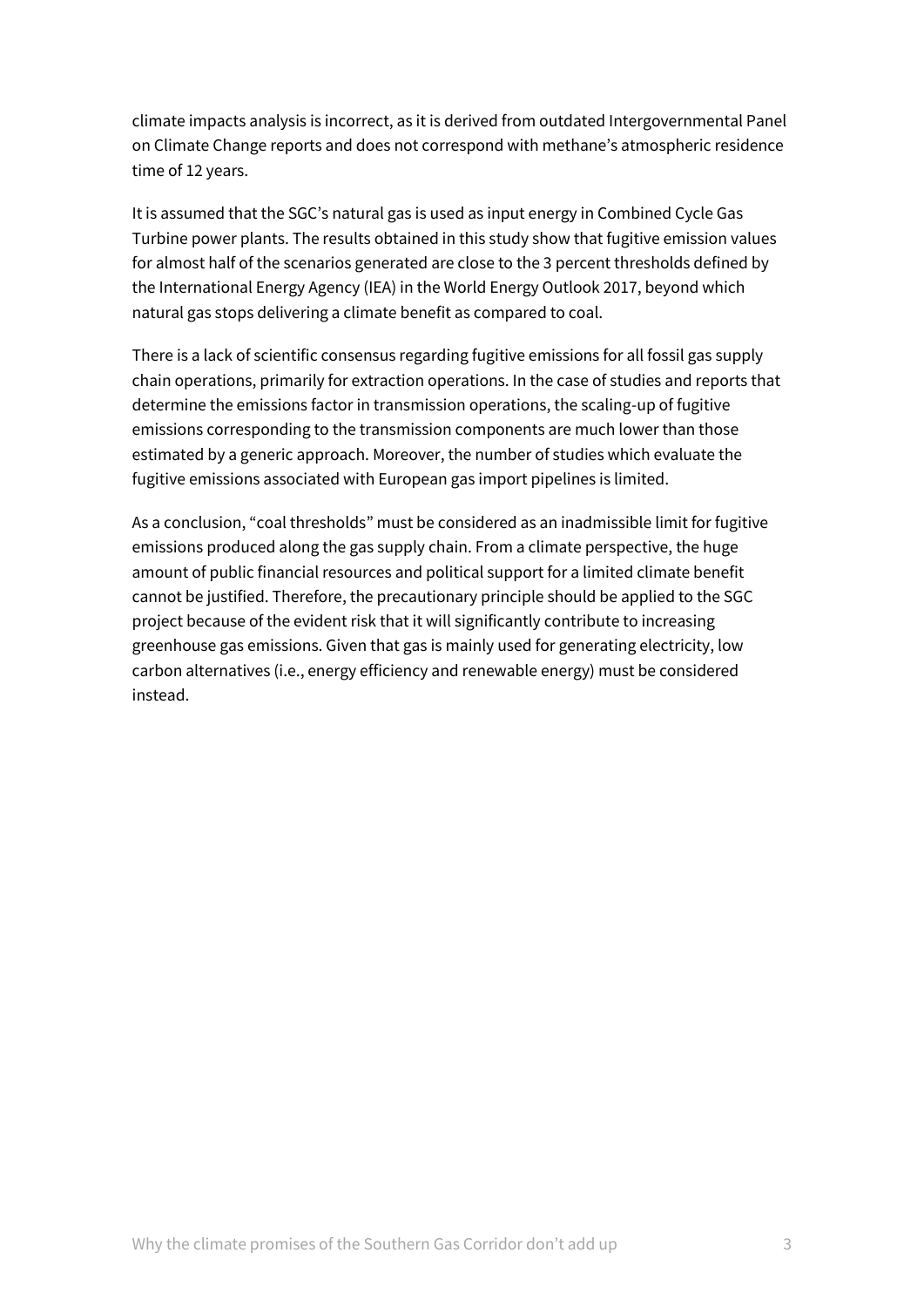# **INTRODUCTION**

The Southern Gas Corridor (SGC) is an inter-connected system of fossil gas pipelines stretching nearly 3,500 kilometers in length that will bring between 16 and 31 billion cubic meters (bcm) of fossil gas from Azerbaijan to Italy<sup>3</sup>. The SGC comprises three different pipelines: (1) South Caucasus Pipeline Expansion (SCPX), Azerbaijan- Georgia; (2) Trans-Anatolian Pipeline (TANAP), Turkey; and (3) Trans-Adriatic Pipeline (TAP), Greece-Albania-Italy. The promoters of the project portray it as the solution for reducing Europe's dependency on Russian gas as well as for addressing the lack of resilience of the gas system in southeastern Europe. However, it has a high price tag of approximately USD 45 billion, and it has been shown that many of the contractors winning contracts for the project have been implicated in corrupt activities<sup>4</sup>. It is financially supported by a number of multilateral development banks, such as the World Bank, Asian Infrastructure Investment Bank, European Investment Bank (EIB) and the European Bank for Reconstruction and Development (EBRD)<sup>5</sup>. Fossil gas is the only gaseous fossil fuel and can be extracted from specific natural well-pads or as a sub-product from oil well-pads. Its main component is methane (CH<sub>4</sub>), between 87 percent and 97 percent<sup>6</sup>, and its atmospheric residence time is 12 years. For this reason, it is important to evaluate the fugitive emissions produced along fossil gas transmission infrastructure, such as the SGC, given methane's Global Warming Potential (GWP), which reaches 86 in a 20 year time span in comparison to carbon dioxide. The GWP value of methane considered by decision makers is 25, which is incorrect to apply for a climate impact analysis since it is derived from previous outdated Intergovernmental Panel on Climate Change reports and does not correspond with methane's atmospheric residence time of 12 years. This study is based on the review of 14 peer-reviewed research studies in order to compare the emissions factor estimated in each one along different fossil gas supply chain stages and operations. There are some parameters which define substantial differences, such as whether the extraction is conventional or unconventional, the world region where it is produced and the method of measurement used – "bottom-up" or "topdown". Therefore, the methodology defined in this study considers more than one academic research paper or report in order to evaluate the fugitive emissions generated at each operational stage.

<sup>3</sup> TANAP Environmental and Social Impact Assessment, Chapter 2, page 16, https://bankwatch.org/wpcontent/uploads/2018/01/ESIA-TANAP-Chapter2.pdf. At the time of writing, the original file link on the TANAP website (http://www.tanap.com/reference-documents/) did not work.

<sup>4</sup> Ibid.

<sup>5</sup> Ibid.

<sup>6</sup> U.S Energy Administration https://www.eia.gov/tools/faqs/faq.php?id=73&t=11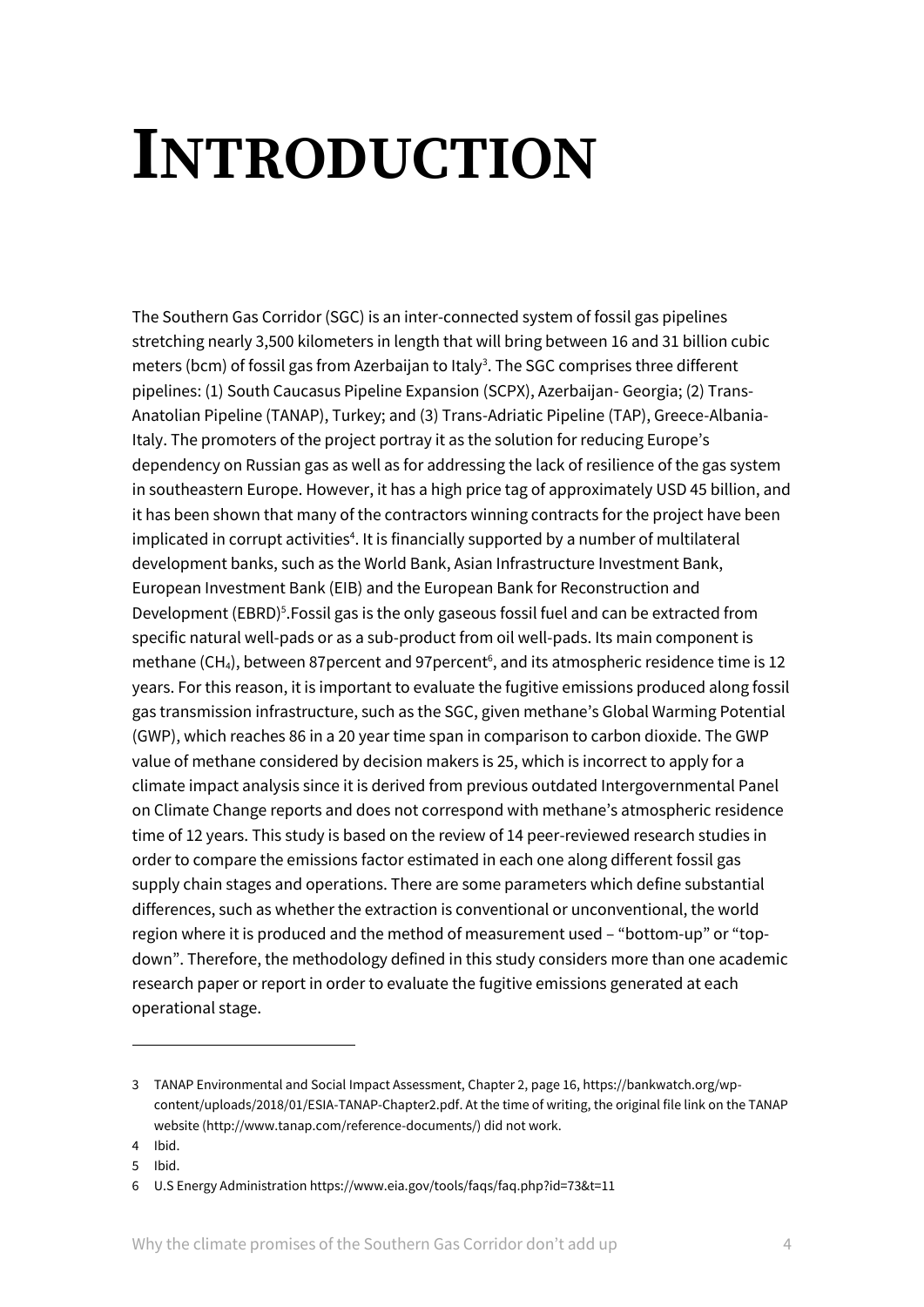# **GLOBAL WARMING POTENTIAL**

GWP is a gas-related indicator based on radiative impact and atmospheric residence time. It can include both the direct (when emitted) and indirect (when in contact with other atmospheric components) radiative effect of gas (Shindell et al. 2009). The GWP value of gas specifies how many times more it contributes to global warming in relation to carbon dioxide. The current GWP concept determined by the Intergovernmental Panel on Climate Change (IPCC) is quite limited since it does not take into account indirect radiative effects. Therefore, it is necessary to consider the radiative effects of gases since the greenhouse gas effect is strengthened when they react with certain atmospheric components, such as aerosols.

The timescales evaluated in the IPCC reports are 10, 20, 100 and 500 years, with 100 years the most used timescale at the political level<sup>789</sup>. This was determined in the international treaties, aiming to standardize the GWP used in order to make the process of decisionmaking easier (Howarth et al. 2012). It should be considered that the GWP value is higher when the timescale is shorter. However, there are more difficulties in estimating the GWP value for shorter timescales because emissions are related to when and where they are produced (Shindell et al. 2009).

Despite this decision underlying the international treaties, the  $5<sup>th</sup>$  IPCC report<sup>10</sup> (AR5) states that "there is no scientific argument for selecting 100 years compared with other choices", and that "the time scale choice depends on the relative weight assigned to the effects of different times" (Howarth 2014). The 100 year GWP standardisation implies that emissions generated by other greenhouse gases with shorter atmospheric residence times must be regulated by local- to regional-scale policies targeting air quality (Shindell et al. 2009) . Short

1

<sup>7</sup> European Investment Bank (EIB) http://www.eib.org/attachments/thematic/short\_lived\_ climate\_polluants\_report\_2016\_en.pdf

<sup>8</sup> World Bank (WB) http://www.worldbank.org/en/topic/climatechange/brief/pilot-auction-facility-methaneclimate-mitigation

<sup>9</sup> US Environmental Protection Agency (US EPA) https://www.epa.gov/ghgemissions/understanding-globalwarming-potentials

<sup>10</sup> IPCC (2013) http://www.climatechange2013.org/images/report/WG1AR5\_ALL\_FINAL.pdf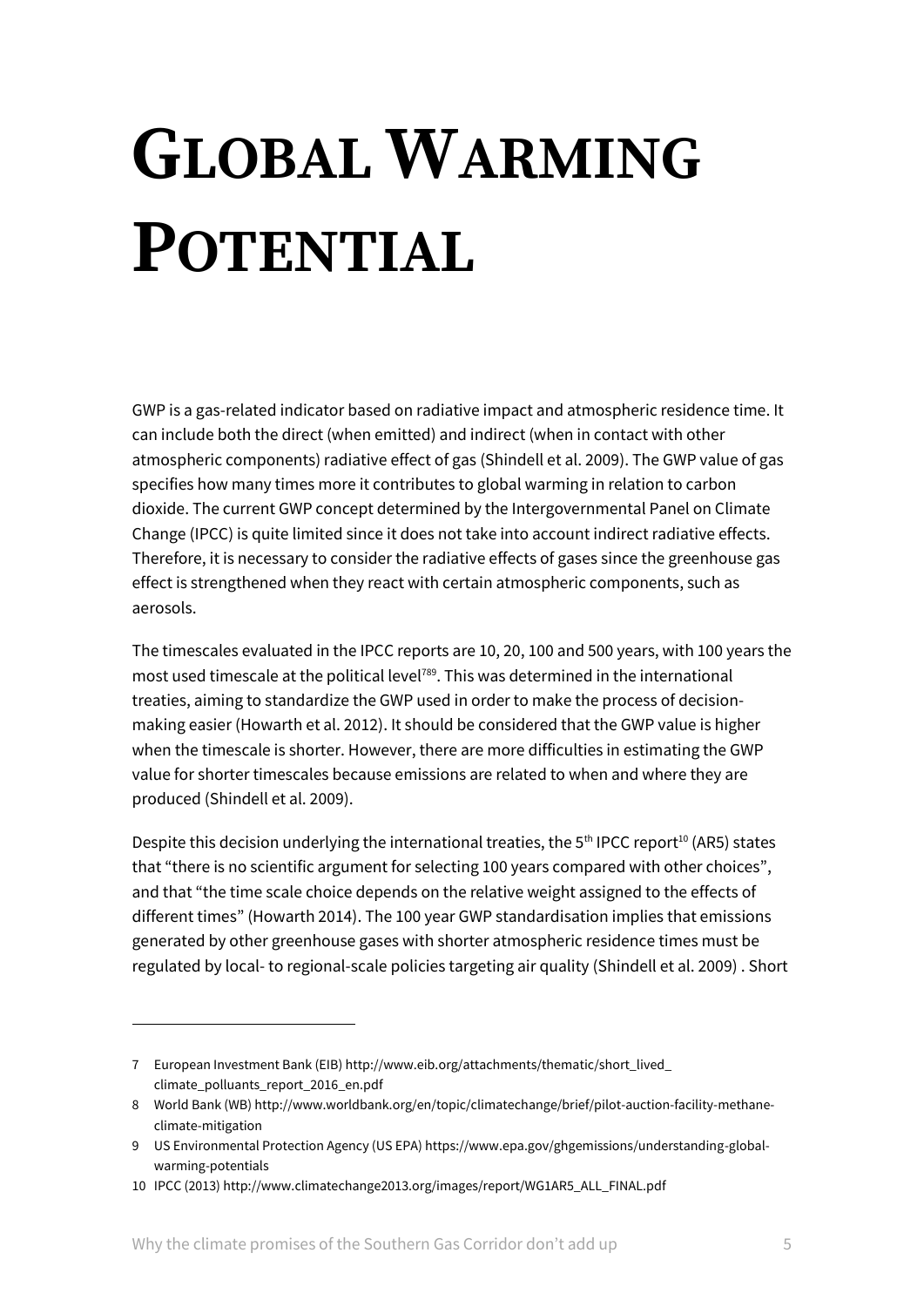atmospheric residence time greenhouse gases are nitrogen oxides  $(NO<sub>x</sub>)$ , sulphur dioxide  $(SO<sub>2</sub>)$  or ammonium  $(NH<sub>4</sub>)$ .

Nowadays, there is a debate about the GWP timescale because some of the stakeholders taking part in political decisions are in favour of emphasising short-term climate impacts – on a 20-year time scale – whereas others wish to evaluate long-term climate dynamics, in terms of centuries (Sanchez & Mays 2015). In the first case, methane would be the main contributor, while carbon dioxide would be the second one. The contribution of greenhouse gases in each case depends on their atmospheric residence time. Methane's atmospheric residence time is 12 years (Sanchez & Mays 2015), while the residence time for carbon dioxide is in the order of centuries.

In terms of methane's atmospheric residence time, the 20 year GWP time scale is the most appropriate in order to evaluate the contribution of methane to global warming. The methane 20-year GWP determined by the 4th 11 and 5th IPCC reports are 72 and 86, respectively. The results obtained by Shindell et al. (2009) are 79 when direct radiative effects are taken into account, and 105 for direct and indirect radiative effects.

Methane is one of the emissions precursors of tropospheric ozone and black carbon (BC), that are the only two compounds known to cause both global warming and degraded air quality (Shindell et al. 2012). In the case of black carbon, it is not a greenhouse gas and its particles' albedo-related effect makes it one of the biggest causes of the melting Arctic ice  $cap<sup>12</sup>$ .

<sup>11</sup> IPCC (2007) https://www.ipcc.ch/pdf/assessment-report/ar4/wg1/ar4\_wg1\_full\_report.pdf

<sup>12</sup> Wikipedia https://en.wikipedia.org/wiki/Albedo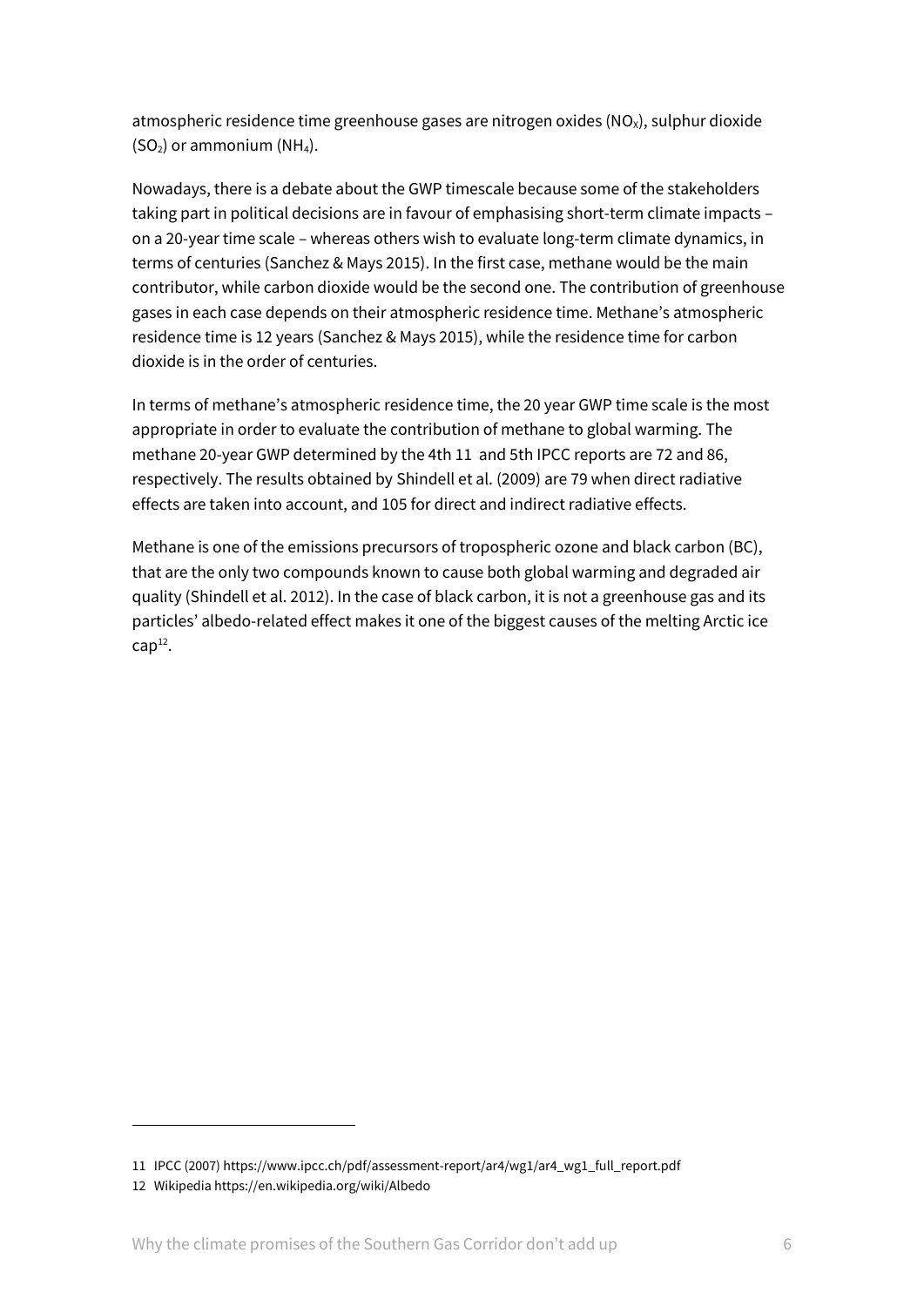# **METHODOLOGY**

The gas supply chain operations considered in this study are extraction, transmission and combustion. Extraction and transmission operations have been taken into account because they allow an evaluation of the direct climate impacts associated with the gas transported by the SGC. The fugitive emissions during the drill-out and flowback operations can be considered negligible (0.01 percent), due to the fact that the gas extracted is conventional (Howarth et al. 2011).

The results obtained in the Howarth et al. (2011) and Höglund-Isaksson (2017) studies have been used in order to calculate fugitive emissions in the extraction operation, whereas the Lechtenböhmer et al. (2007) study and the Taglia & Rossi (2009) and IPCC (2006) reports have been considered for the transmission operation.

The transmission infrastructure components treated in this study are: pipeline, compressor station, meter station, regulator station and block valve stations. The quantity of each transmission infrastructure component along the SGC has been obtained from the environmental and social impact assessment (ESIA) of the three pipelines that make up this system of pipelines:  $SCPX<sup>13</sup>$ , TANAP<sup>14</sup> and TAP<sup>15,16</sup>. The report provides a range of values defined as Low, Medium and High for each component, except for block valve stations. The Lechtenböhmer et al. (2007) study gives the values for the pipeline and compressor station and the Taglia & Rossi (2009) report for the pipeline uniquely, although it distinguishes between onshore and offshore pipelines. The block valve station value has been obtained from the ESIA of the SCPX. The combustion operation calculus has been performed using the International Energy Agency (IEA) World Energy Outlook (WEO) of 2016.

Here, the methodology shown in Höglund-Isaksson (2017) has been chosen, since it is robust and details are clearly described in its 33 page supplementary material<sup>17</sup>. Following its rationale, we assign 0.52 percent as the lower range value of the fugitive emissions in the extraction operation. On the other hand, Howarth et al. (2011) contemplates a scenario where fugitive emissions are much higher (2.35 percent). We select this percentage as the

<sup>13</sup> SCPX ESIA http://subsites.bp.com/caspian/CAU/Eng/esia1/Stmnt/chp10/chp10.PDF

<sup>14</sup> TANAP ESIA http://www.tanap.com/reference-documents/

<sup>15</sup> TAP ESIA (Greece) https://www.tap-ag.com/our-commitment/to-the-environment/esia-greece

<sup>16</sup> TAP ESIA (Albania) https://www.tap-ag.com/our-commitment/to-the-environment/esia-albania

<sup>17</sup> Höglund-Isaksson (2017) [supplementary material] http://iopscience.iop.org/1748- 9326/12/2/024007/media/erlaa583e\_suppdata.pdf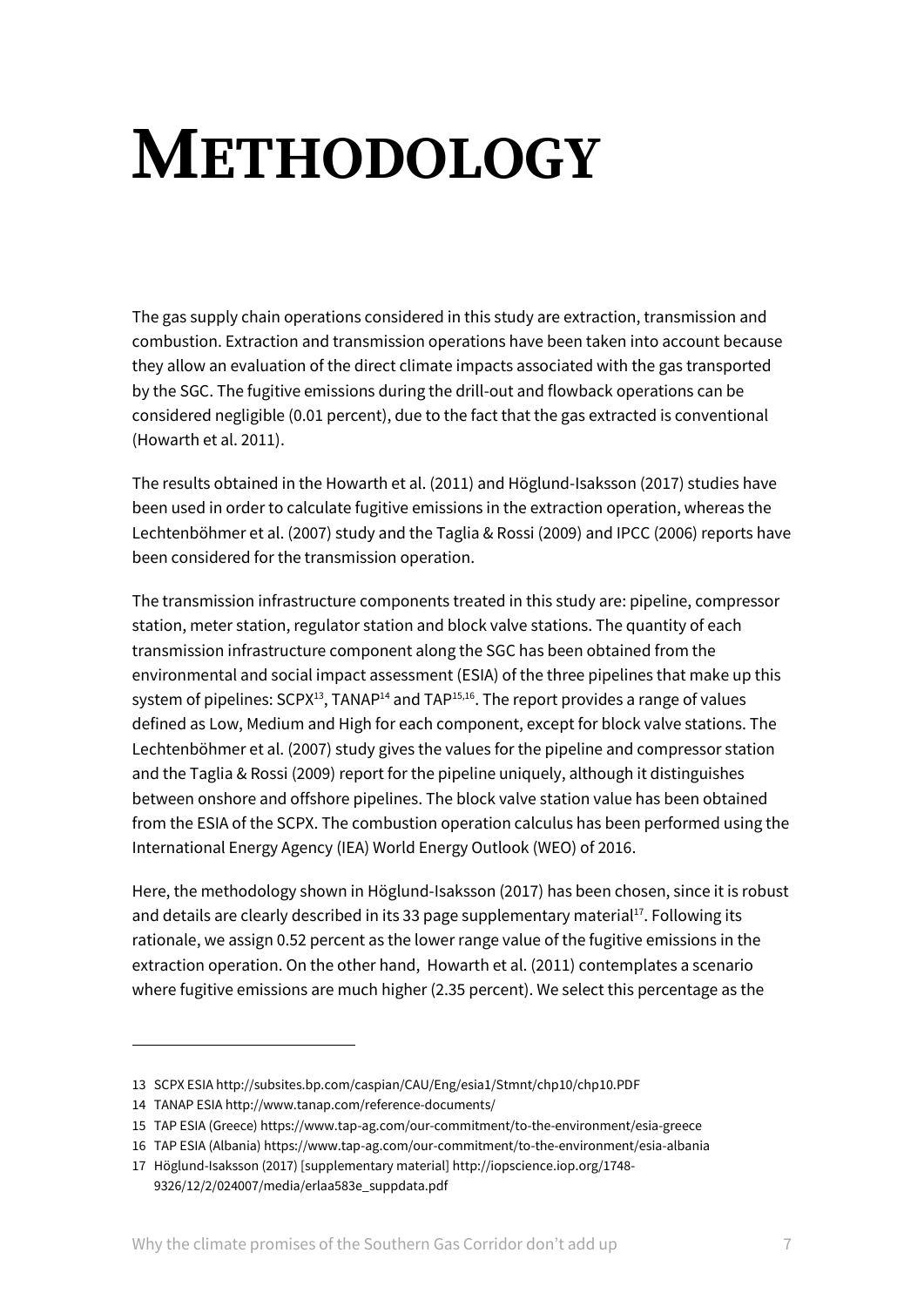upper range value, due to the reliability of the source, being a revision of previous academic research and one of the first critical studies related to the estimation of fugitive emissions by institutional organisations, such as the U.S Environmental Protection Agency. It should be noted that there is no scientific consensus about fugitive emissions produced in extraction operations. Fugitive emissions associated with pipelines located inside the well-pad have been calculated by API (2015). The IPCC (2006) report has been used here because it is a well-known document among researchers, although the value range is quite wide and it does not differentiate between regions and technological development. Lechtenböhmer et al. (2007) relies on an exhaustive analysis of fugitive emissions of Russian transmission pipelines built during the 1970s and 1990s, so the values obtained are high and it is supposed that the current technology can reduce them. Taglia & Rossi (2009) evaluates some Russian and Algerian gas pipelines to Europe. It is the only report providing a factor that takes pipeline pressure into account. IEA (2016) provides the average emission-intensity value for existing Combined Cycle Gas Turbine power plants in 2016: 450 gCO<sub>2</sub>/kWh.

Taking into account the data and values provided in the extraction and transmission operations, nine different scenarios have been generated in this study. Four scenarios consider fugitive emissions determined by Höglund-Isaksson (2017) (sc1 to sc4), four other scenarios consider those estimated in Howarth et al. (2011) in the extraction operation (sc5 to sc8) and one takes into account the fugitive emissions determined in Howarth et al. (2011) in both the extraction and transmission operations (sc9) (see Table 1). In the case of scenario sc9, the full range (low-high) of fugitive emissions produced in the transmission operation has been considered because it is wide and shows the uncertainty over estimating them using a generic approach. Studies assigned to the different components of the transmission operation for the four scenarios for each extraction study are determined in Table 1. Block valve station and combustion stage values are the same in each scenario. The emissions factor estimated in each operation and transmission component by each study or report is also specified.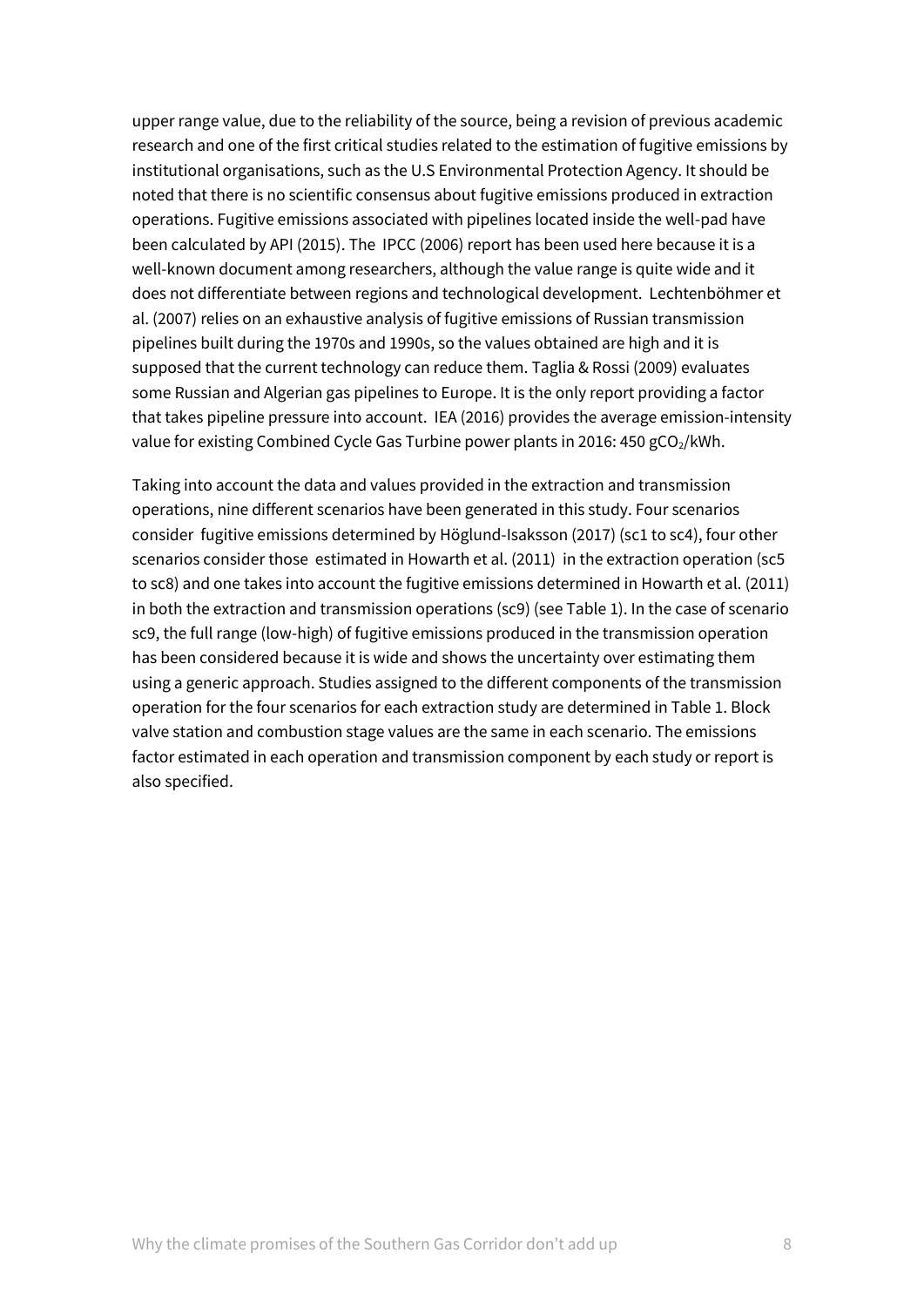#### **Table 1:** Studies and reports considered in the extraction, transmission and consumption operations for each scenario. For the transmission operation, we include components and associated emissions factors considered in this study and for each scenario.

| Scenario        | Nomenclature    | Extraction                      | Transmission                                                   |                                                                  |                                               |                      |                               |                        |
|-----------------|-----------------|---------------------------------|----------------------------------------------------------------|------------------------------------------------------------------|-----------------------------------------------|----------------------|-------------------------------|------------------------|
|                 |                 |                                 | Pipeline                                                       | Compressor<br>station                                            | Meter<br>station                              | Regulator<br>station | <b>Block Valve</b><br>Station | Combustion             |
| $\mathbf 1$     | sc1             | Höglund-<br>Isaksson<br>[0.52%] | <b>IPCC</b><br>$[1,883 \text{ m}^3]$<br>$CH4/km$ ]             | <b>IPCC</b><br>$[18,834 \text{ m}^3]$<br>CH <sub>4</sub> /MW]    | <b>IPCC</b><br>[4, 709]<br>$m^3CH_4/station]$ |                      |                               |                        |
| $\overline{2}$  | sc <sub>2</sub> |                                 | Lechtenböhmer<br>$[6,458 \text{ m}^3]$<br>CH <sub>4</sub> /km] | Lechtenböhmer<br>$[49, 418 \text{ m}^3]$<br>CH <sub>4</sub> /MW] | <b>IPCC</b>                                   |                      | <b>ESIA SCPX</b><br>[1,089]   | <b>IEA</b><br>$[450$   |
| $\overline{3}$  | sc3             |                                 | Taglia & Rossi<br>[1, 443]<br>m3/bcm/km]                       | <b>IPCC</b>                                                      |                                               |                      | $m^3CH_4/station$ ]           | gCO <sub>2</sub> /kWh] |
| $\overline{4}$  | sc <sub>4</sub> |                                 | Taglia & Rossi                                                 | Lechtenböhmer                                                    | <b>IPCC</b>                                   |                      |                               |                        |
| $\overline{5}$  | sc <sub>5</sub> |                                 | <b>IPCC</b>                                                    |                                                                  |                                               |                      |                               |                        |
| $6\phantom{.}6$ | sc <sub>6</sub> | Howarth<br>$[2.35\%]$           | Lechtenböhmer                                                  |                                                                  | <b>IPCC</b>                                   |                      | <b>ESIA SCPX</b>              | <b>IEA</b>             |
| $\overline{7}$  | sc7             |                                 | Taglia & Rossi<br><b>IPCC</b>                                  |                                                                  |                                               |                      |                               |                        |
| $\, 8$          | sc8             |                                 | Taglia & Rossi                                                 | Lechtenböhmer                                                    | <b>IPCC</b>                                   |                      |                               |                        |
| $\overline{9}$  | sc9             |                                 | Howarth<br>$[1.4\% - 3.6\%]$                                   | <b>IEA</b>                                                       |                                               |                      |                               |                        |

It was assumed that in each stage the Turkish off-takes will receive 6 bcm from the SGC and 2 bcm more will be distributed to Bulgaria and Greece, so Italy will receive 8, 16 and 23 bcm in the first, second and third stages, respectively. The first, second and third stages are planned to start operating in 2018, 2023 and 2026, respectively.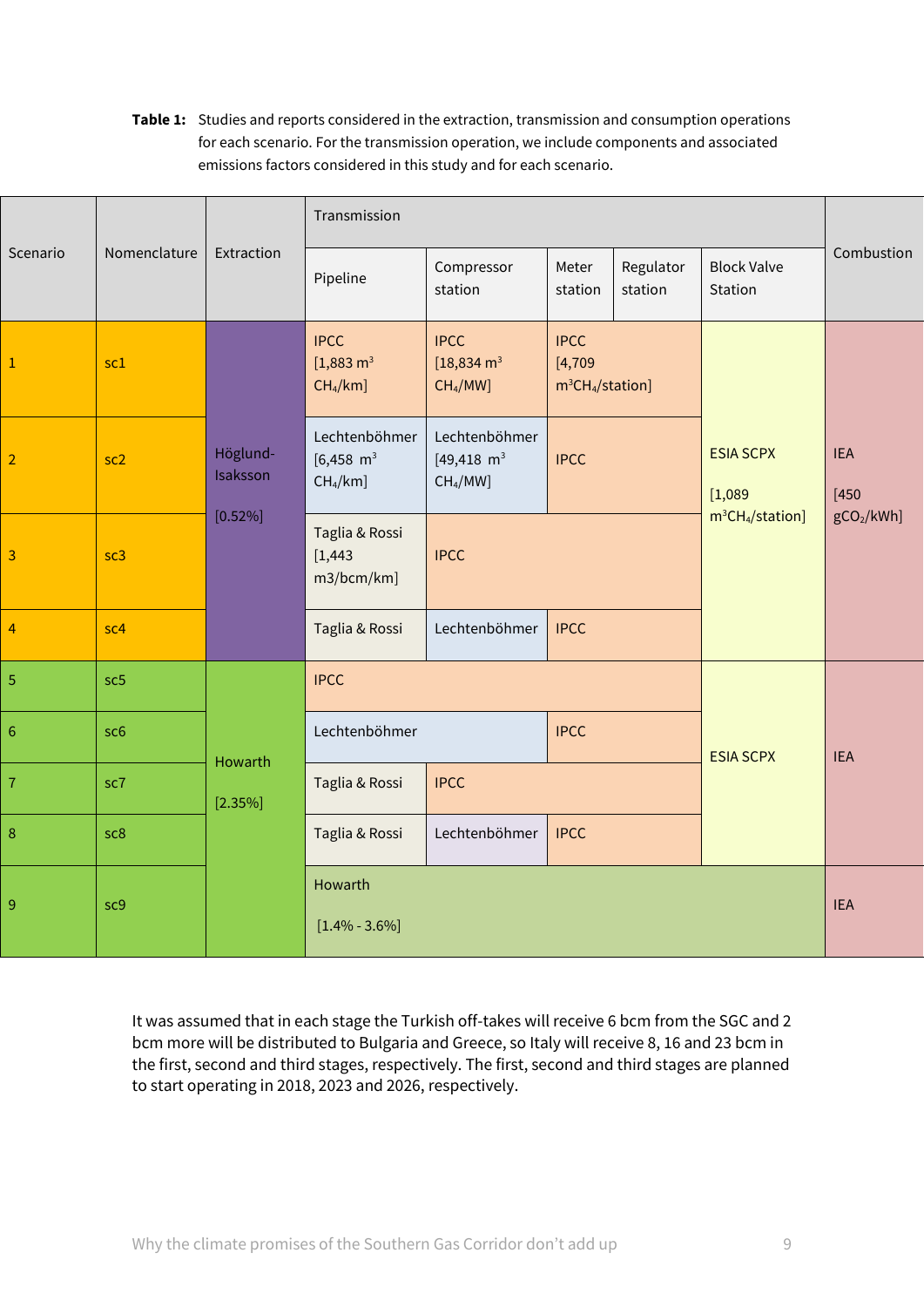



Fugitive emissions associated with the transmission operation of scenario sc9 are calculated considering the gas distributed to countries like Turkey, Greece and Bulgaria. For this reason, the section from Azerbaijan to the Turkey-Greece border is supposed to transport 16 bcm, the Greece section 10 bcm and the Albania-Italy section 8 bcm (See Figure 1). In the case of scenario sc9, it has been distinguished between the lowest and highest range value.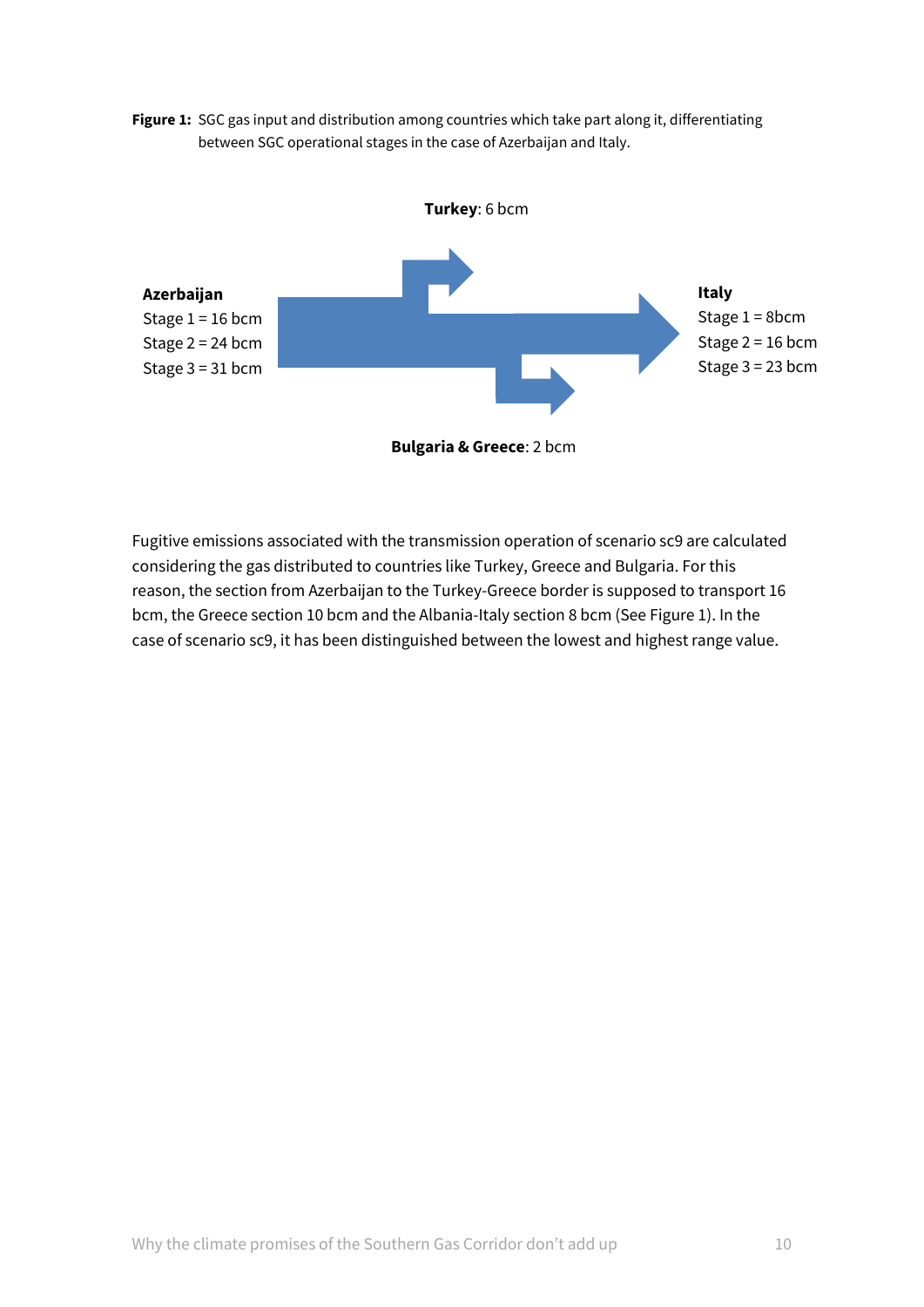# **RESULTS**

Table 2 shows the annual and cumulative emissions associated with all the scenarios generated in this study. Annual emissions are differentiated between the three operational stages of the SGC, while the cumulative ones are calculated up to 2030 and 2050. The units of measurement used are kilo-metric tons of carbon dioxide equivalent ( $ktCO<sub>2</sub>$ eq.). It should be noted that the values used are the average range value for each scenario.

**Table 2:** Annual and cumulative emissions associated to scenarios sc1 to sc8 in tCO<sub>2</sub>eq. Annual emissions differentiate between the three operational stages of the SGC, meanwhile cumulative emissions are up to 2030 and 2050.

|                        |                 | Stage 1 | Stage 2 | Stage 3 | Cumulative<br>2030 | Cumulative<br>2050 |
|------------------------|-----------------|---------|---------|---------|--------------------|--------------------|
|                        | sc1             | 55.199  | 97.885  | 135.019 | 1.241.716          | 3.942.096          |
|                        | sc <sub>2</sub> | 56.814  | 100.339 | 137.854 | 1.274.355          | 4.031.431          |
|                        | sc <sub>3</sub> | 58.681  | 103.502 | 142.504 | 1.314.362          | 4.164.433          |
|                        | sc4             | 59.430  | 105.089 | 144.472 | 1.334.778          | 4.224.223          |
| Emissions              | sc5             | 70.766  | 121.230 | 165.169 | 1.543.368          | 4.846.756          |
| (ktCO <sub>2</sub> eq) | sc <sub>6</sub> | 72.381  | 123.684 | 168.004 | 1.572.977          | 4.933.062          |
|                        | sc7             | 74.248  | 126.847 | 172.654 | 1.615.050          | 5.068.130          |
|                        | sc8             | 74.997  | 128.434 | 174.623 | 1.633.400          | 5.125.854          |
|                        | sc9 (low)       | 81.184  | 137.451 | 186.684 | 1.751.694          | 5.485.373          |
|                        | sc9 (high)      | 98.858  | 165.054 | 222.975 | 2.104.330          | 6.563.834          |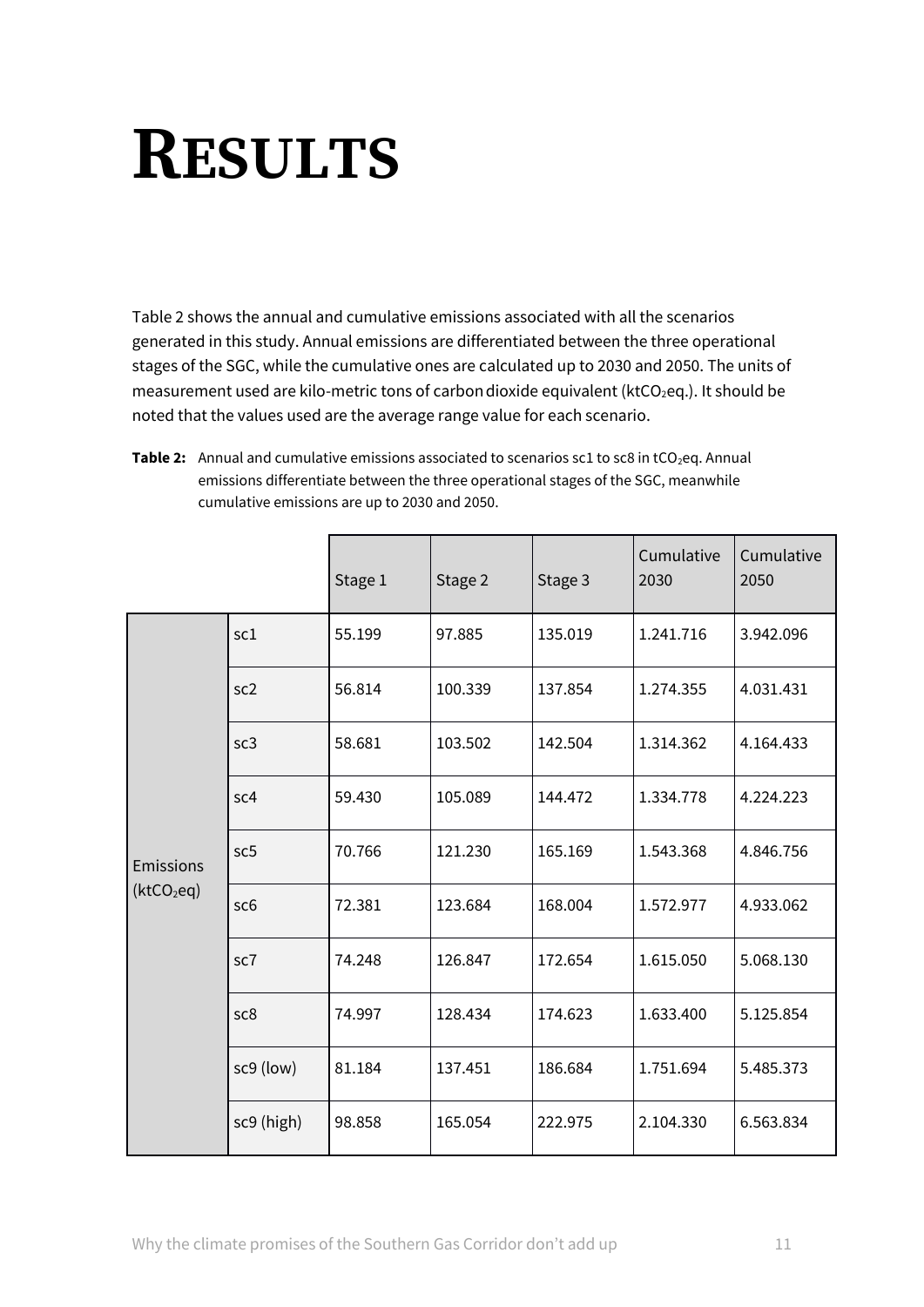Table 2 shows how the difference in emissions between scenarios is directly related with the extraction operations. Emissions associated with scenarios based on Höglund-Isaksson (2017) are lower than those based on Howarth et al. (2011). Moreover, the difference between fugitive emissions produced during the transmission operation in scenarios sc1 and sc4 is 0.45 percent, which is much lower than that for extraction, 1.83 percent. For this reason, we compare percentages related to fugitive emissions, distinguishing between Höglund-Isaksson (2017) and Howarth et al. (2011), and specifying the minimum and maximum value for each one (See Figure 2).

Extraction and transmission are considered to determine the percentage corresponding to fugitive emissions produced along the gas supply chain. Studies carried out by Alvarez et al. (2012) and Howarth (2014), and the IEA World Energy Outlook of 2017 (IEA2017)<sup>18</sup>, establish a limiting fugitive emissions percentage, beyond which gas stops receiving a climate benefit compared to coal. These studies also evaluate extraction and transmission gas supply chain operations. Alvarez et al. (2012) finds this percentage to be 3.2 percent, whereas Howarth (2014) establishes it at 2.8 percent. In the case of the IEA2017, this threshold has been established at 3 percent. Since methane remains in the atmosphere for approximately 12 years (Howarth 2014), climate impact in these studies is determined under the 20 year GWP.

**Figure 2:** Fugitive emissions percentage for scenarios sc1, sc4, sc5, sc8 and sc9 compared with the percentages when gas stops receiving a climate benefit in relation to coal. In the case of scenarios sc1 to sc8, they will be distinguished considering the study assigned to the extraction operation (Höglund-Isaksson (2017) and Howarth et al. (2011)).



<sup>18</sup> IEA World Energy Outlook 2017 (Webinar[\) http://www.iea.org/newsroom/news/2017/october/commentary](http://www.iea.org/newsroom/news/2017/october/commentary-the-environmental-case-for-natural-gas.html)[the-environmental-case-for-natural-gas.html](http://www.iea.org/newsroom/news/2017/october/commentary-the-environmental-case-for-natural-gas.html)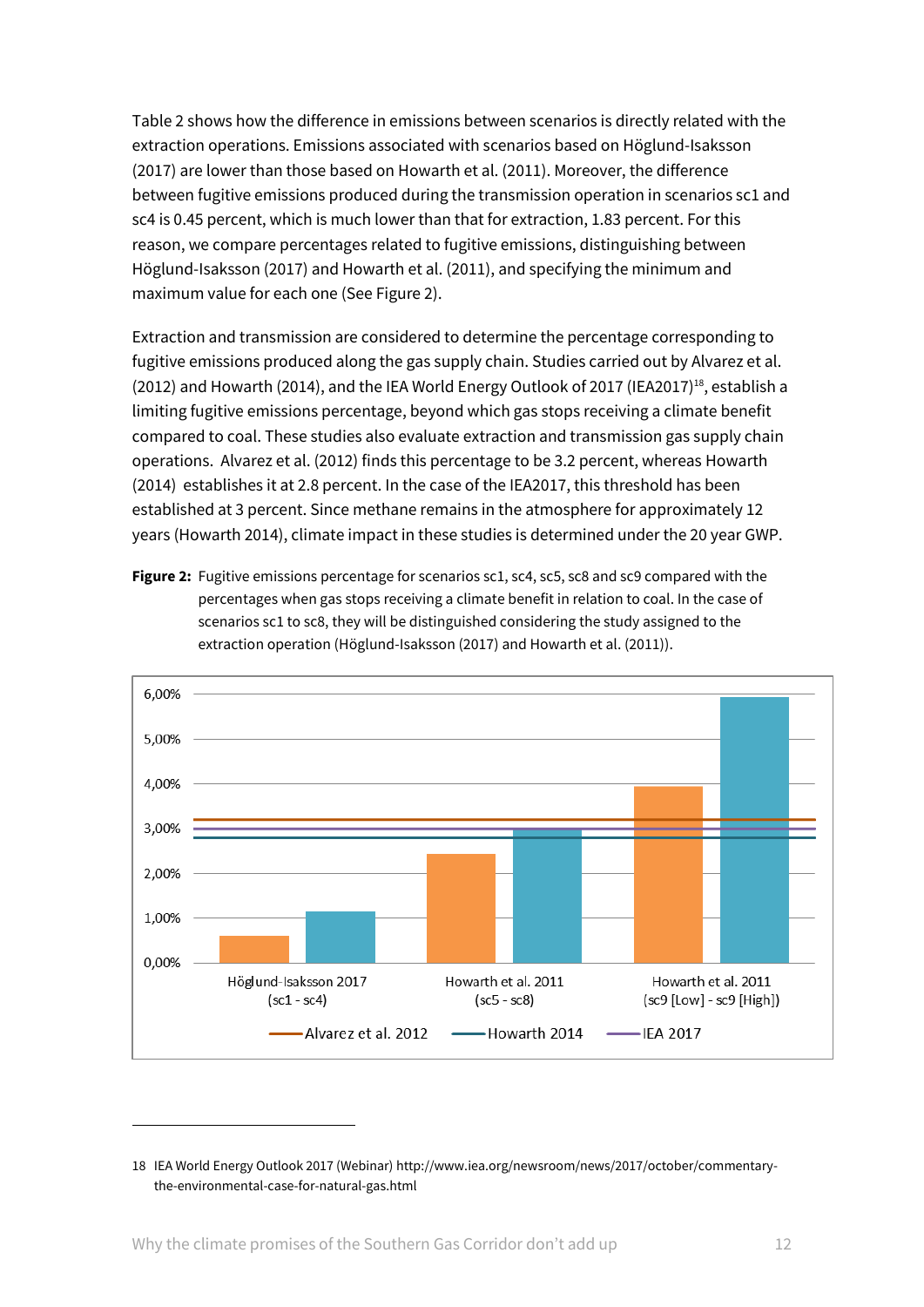Figure 2 shows that scenarios which consider Howarth et al. (2011) for the extraction operation have fugitive emissions values similar to the thresholds of 2.8 percent and 3 percent estimated in Howarth (2014) and IEA2017, respectively. For this reason, it cannot be affirmed that gas is more climate beneficial than coal. In addition, this comparison allows the confirmation that the result of scaling-up the emissions corresponding to the transmission components are much lower than those estimated by a generic approach. One reason may be that the emissions associated with the different transmission components are measured in gas infrastructure where the industry allows it (Caulton et al. 2014). In this sense, it is important to consider that there is not a scientific consensus on the fugitive emissions generated in transmission operations.

Moreover, percentages corresponding to fugitive emissions obtained in scenarios which consider Howarth et al. (2011) for the extraction operations are close to the 2.8 percent and 3 percent thresholds. Therefore, the precautionary principle<sup>19</sup> should be applied for the SGC project because of the evident risk that it will significantly contribute to increases of greenhouse gas emissions. Furthermore, we have not taken into account emissions and impacts generated by preceding works associated with the construction of the pipeline (i.e., steel production, transport of material and equipment, heavy machinery, excavation and earth moving work and construction waste treatment).

We have compared emissions values for all scenarios generated in this study in each operational stage with the amount of emissions produced by some European countries in 2015, in order to give a proper sense of scale of emissions in  $ktCO<sub>2</sub>$ eq (see Figure 3).

The selection of countries was done in order to represent all the European regions defined by the United Nations (UN)<sup>20</sup> while also choosing countries whose emissions are within the range of emissions for scenarios sc1 to sc9. The countries selected for each European region are: northern Europe (Ireland), eastern Europe (Bulgaria, Czech Republic and Romania), southern Europe (Greece and Portugal) and western Europe (Austria, Belgium and the Netherlands). Countries' emissions have been taken from the Eurostat greenhouse gas emissions database by source sector $^{21}$ , considering all sectors and indirect carbon dioxide emissions.

1

<sup>19</sup> IPCC precautionary principle http://www.ipcc.ch/ipccreports/tar/wg3/index.php?idp=437

<sup>20</sup> United Nations Statistics Divisio[n https://unstats.un.org/unsd/methodology/m49/](https://unstats.un.org/unsd/methodology/m49/)

<sup>21</sup> Eurostat database (env\_air\_gge) [http://appsso.eurostat.ec.europa.eu/nui/show.do?dataset=env\\_air\\_gge&lang=en](http://appsso.eurostat.ec.europa.eu/nui/show.do?dataset=env_air_gge&lang=en)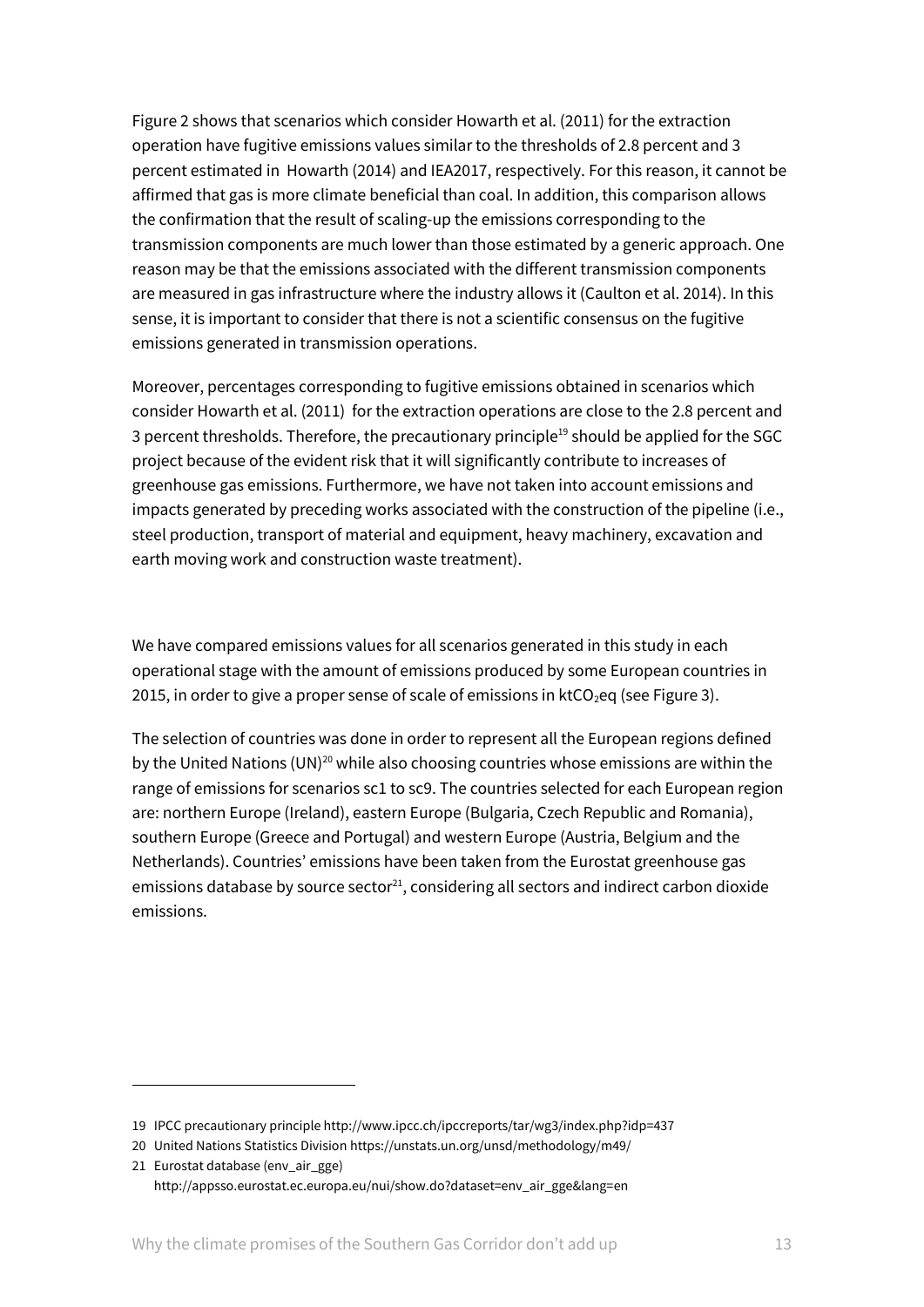



In stage 1, the annual emissions produced in all scenarios are higher than those generated by Bulgaria (2015). In stage 2, all scenarios generate more emissions than Greece (2015), while the Netherlands' emissions in 2015 are similar to those corresponding to the scenario with the highest emissions in stage 3.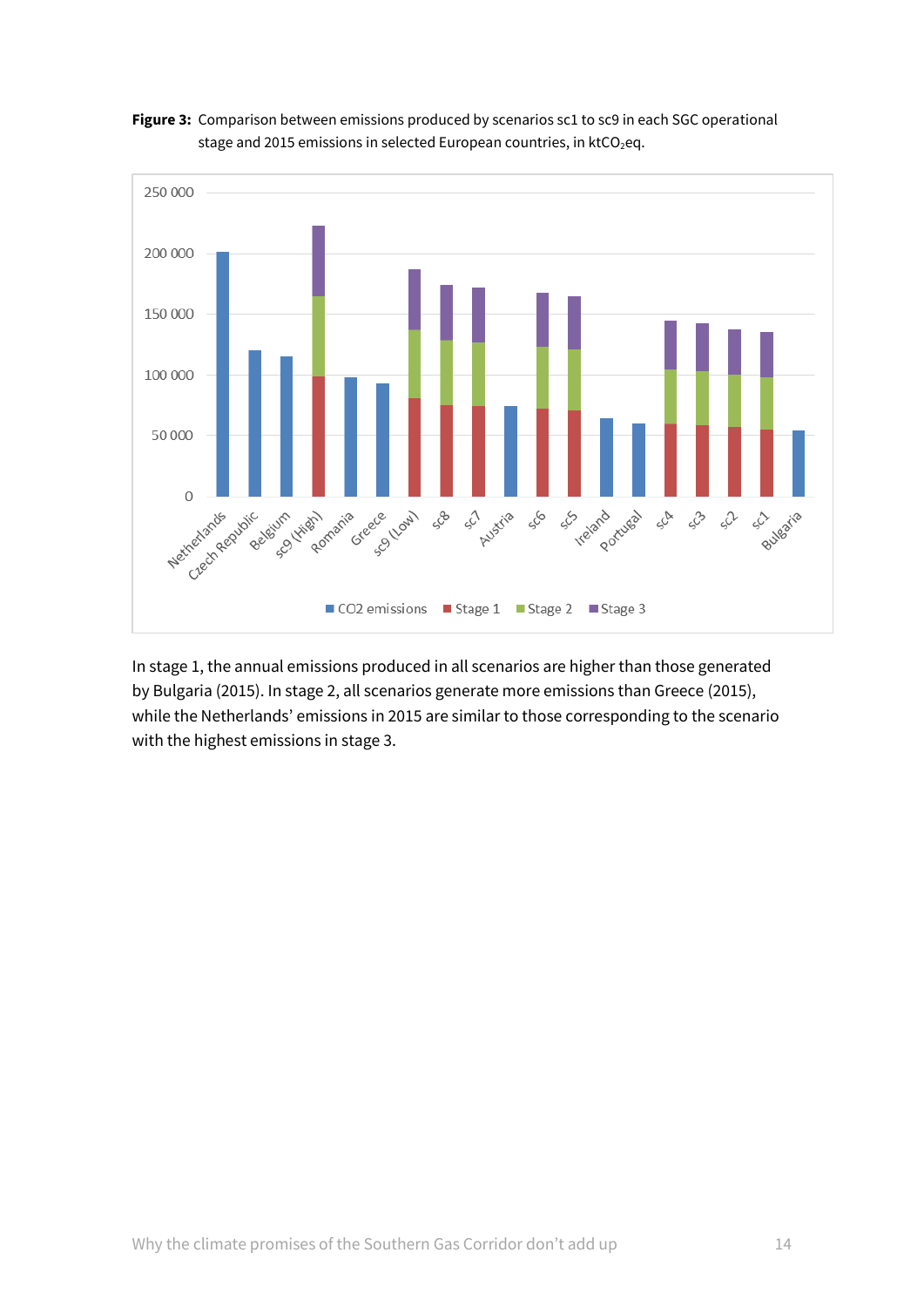# **CONCLUSIONS**

Taking into account the results obtained in this study, it can be concluded that:

Fugitive emissions values for almost half of the generated scenarios are close to the 3 percent threshold defined by the International Energy Agency (IEA), beyond which fossil gas stops delivering a climate benefit compared to coal<sup>22</sup>. The analysis indicates a high risk that the gas transported by the SGC would be as climate-damaging as coal. Southern Gas Corridor already in its first stage will cause annual carbon dioxide emissions of at least 55 000 ktCO<sub>2</sub>eq which is comparable to the annual emissions of Bulgaria.

The range of values between the scenarios generated in this study is remarkably wide, given the lack of scientific consensus regarding fugitive emissions associated with the extraction operation. Moreover, the number of studies which evaluate the fugitive emissions associated with importing European gas pipelines is limited because the majority of them are focused on the USA and China. The scaling-up of fugitive emissions corresponding to the transmission components is much lower than those estimated by a generic approach. In this sense, a scientific consensus about the fugitive emissions generated in the transmission operation does not exist.

"Coal thresholds" must be considered as an inadmissible limit for fugitive emissions produced along the gas supply chain. From a climate perspective, the huge amount of public financial resources and political support for a limited and possibly non-existent differential climate benefit cannot be justified. Therefore, the precautionary principle<sup>23</sup> should be applied for the SGC project because of the high risk of the gas from the project being as climate-damaging as coal. Given that gas is mainly used as an energy resource, low carbon alternatives (i.e., energy efficiency and renewable energy) must be considered instead.

The 100 year Global Warming Potential (GWP) time scale standardisation, as a standard for decision making, restricts the possibilities of evaluating the climate impact of short-lived greenhouse gases. Bearing in mind the current climate emergency, it is important to focus on greenhouse gases which have a significant contribution to global warming in a short-term time span (i.e., methane), and also non-greenhouse gas atmospheric compounds (i.e, black carbon). The 100 year methane GWP value usually used is 25, which was determined in the 4<sup>th</sup> IPCC report. The methane GWP value used from now on must be based on the 20 year

<sup>22</sup> International Energy Agency, World Energy Outlook 2017

<sup>23</sup> IPCC precautionary principle http://www.ipcc.ch/ipccreports/tar/wg3/index.php?idp=437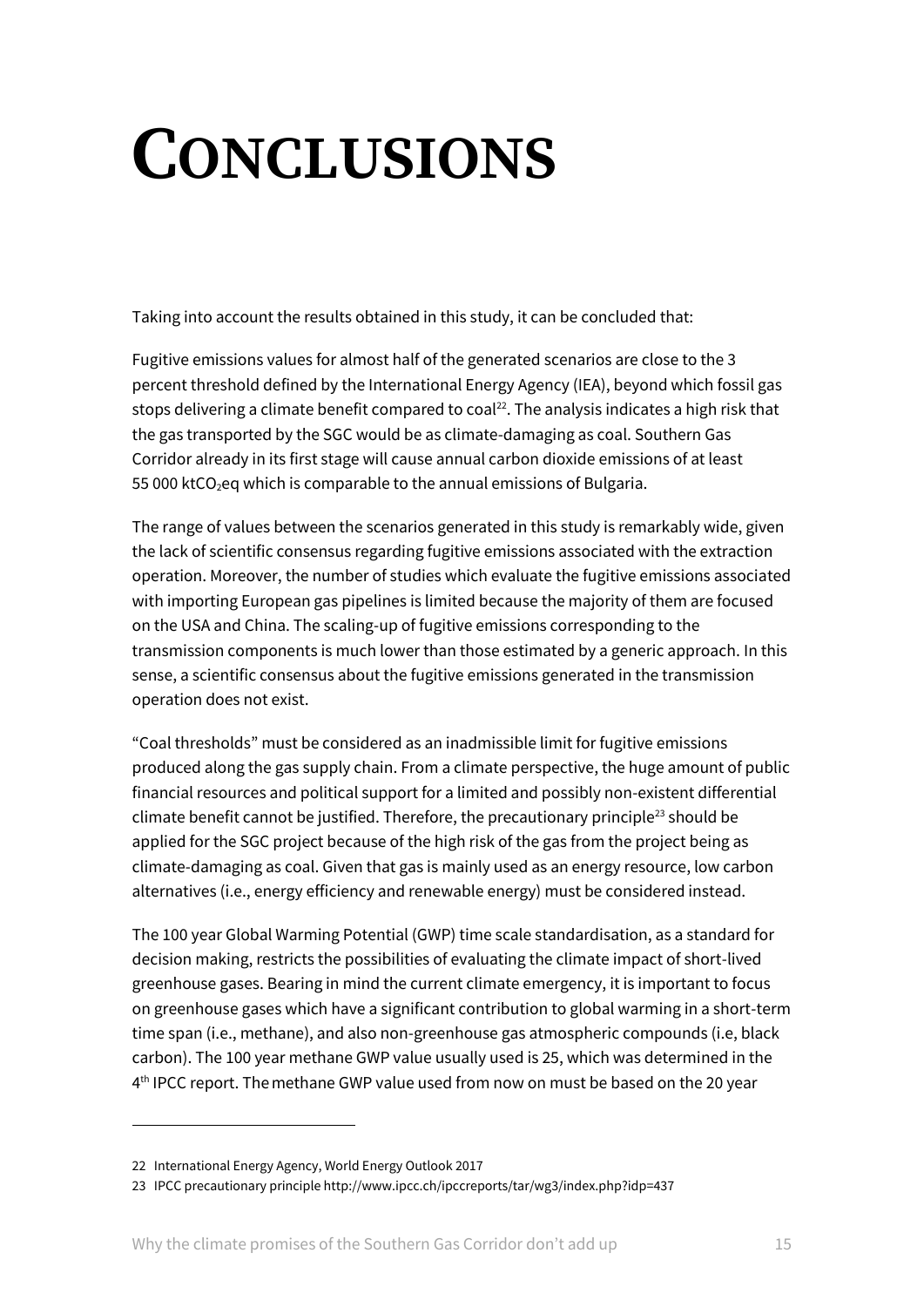time scale and updated to the 5<sup>th</sup> IPCC report, which is 86. The GWP values determined in the next IPCC reports must include greenhouse gases' radiative effects, since indirect radiative effects can increase the methane GWP to 105.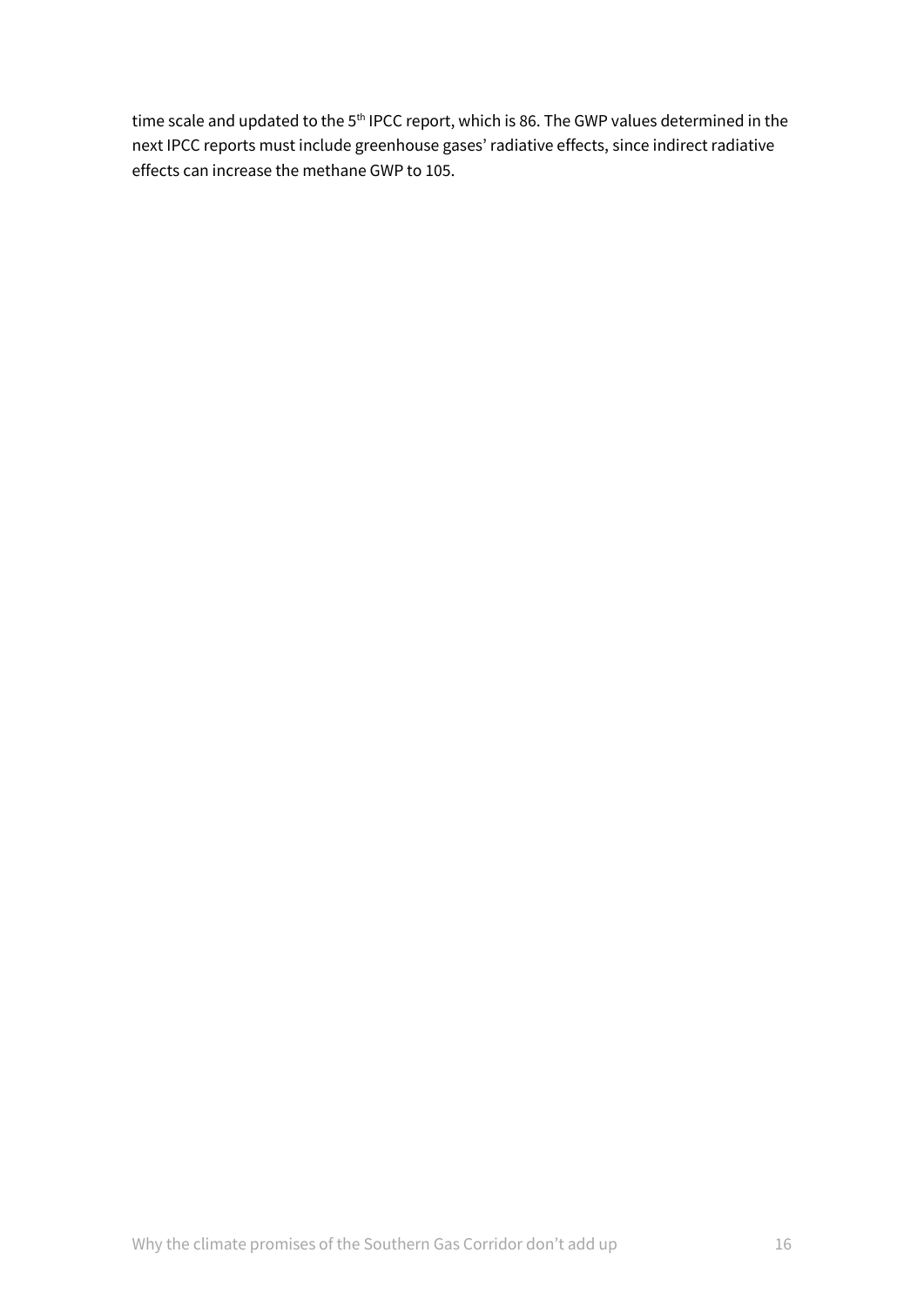### **BIBLIOGRAPHY**

API, 2015. Liquified Natural Gas (LNG) Operations: Consistent Methodology for Estimating Greenhouse Gas Emissions.

CEE Bankwatch Network, 2016. Risky Business: Who Benefits from the Southern Gas Corridor.

Caulton, D.R. et al., 2014. Toward a better understanding and quantification of methane emissions from shale gas development. Proceedings of the National Academy of Sciences of the United States of America, 111(17), pp.6237–42. Available at: http://www.ncbi.nlm.nih.gov/pubmed/24733927.

Höglund-Isaksson, L., 2017. Bottom-up simulations of methane and ethane emissions from global oil and gas systems 1980 to 2012. Environmental Research Letters, 12(2), p.24007. Available at: http://stacks.iop.org/1748-

9326/12/i=2/a=024007?key=crossref.0cd6854430d4ab6e374ce7018a59b6e6.

Howarth, R. et al., 2012. Methane Emissions from Natural Gas Systems - Background Paper Prepared for the National Climate Assessment.

Howarth, R.W., 2014. A bridge to nowhere: methane emissions and the greenhouse gas footprint of natural gas. Energy Science & Engineering, 2(2), pp.47–60. Available at: http://doi.wiley.com/10.1002/ese3.35.

Howarth, R.W., Santoro, R. & Ingraffea, A., 2011. Methane and the greenhouse gas footprint of natural gas from shale formations. Climatic Change, 106(4), pp.679–690.

IEA, 2016. World Energy Outlook 2016. Secure Sustainable Together, p.684. Available at: www.iea.org/t&c/.

IPCC, 2006. Fugitive Emissions, Available at: http://www.ipccnggip.iges.or.jp/public/2006gl/pdf/2\_Volume2/V2\_4\_Ch4\_Fugitive\_Emissions.pdf.

Lechtenböhmer, S. et al., 2007. Tapping the leakages: Methane losses, mitigation options and policy issues for Russian long distance gas transmission pipelines. International Journal of Greenhouse Gas Control, 1(4), pp.387–395.